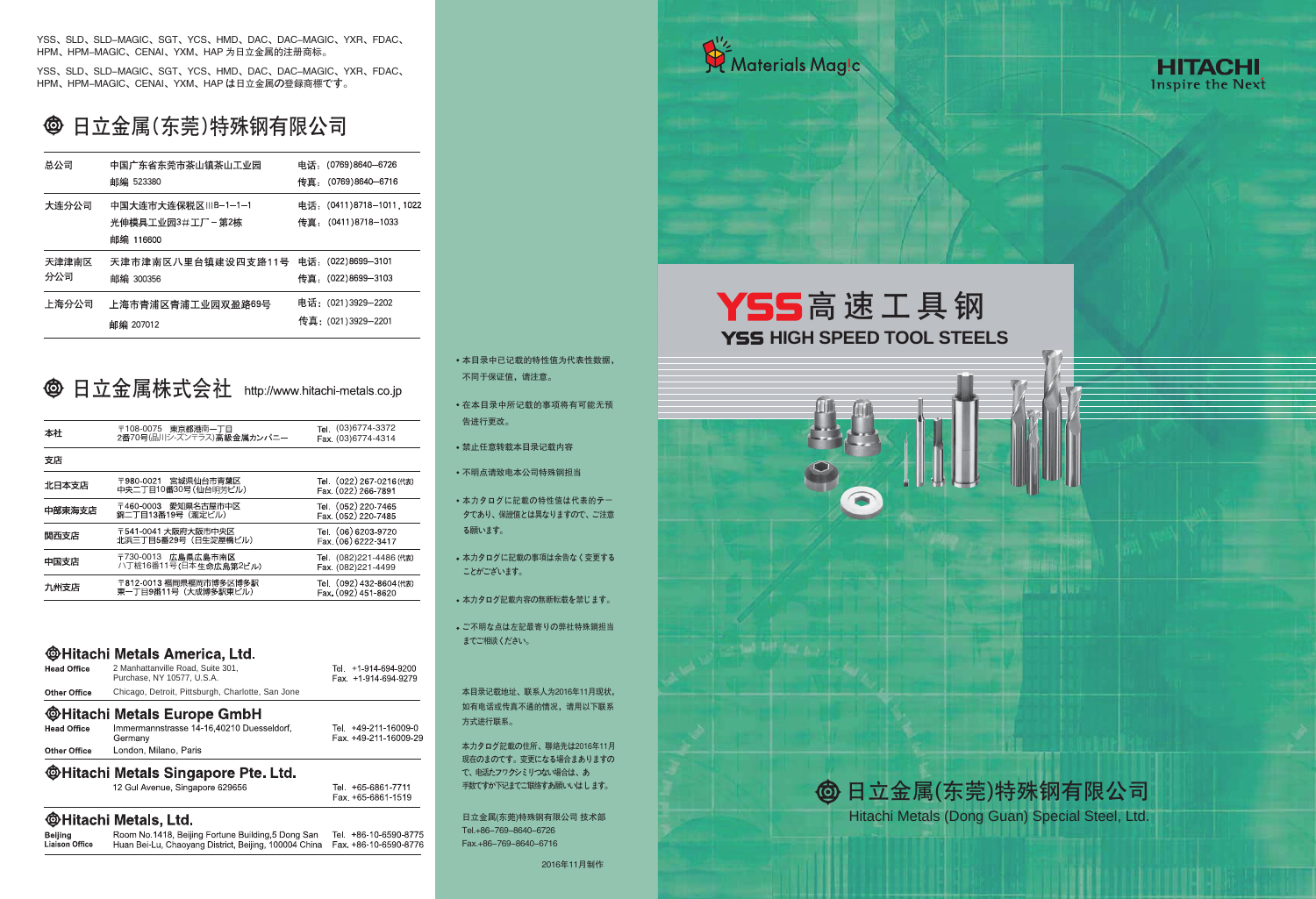Y55 高速工具钢不仅应用于切削工具, 也适用于对耐磨耗性、韧性要求较高的冷作 模具。此外,通过粉末冶金法,使其组织均一化、细微化,拥有以往未有的高合金成 分,具有优越的耐磨耗性、韧性。



# **丫55** 高速工具钢的化学成分以及特点

# **Chemical compositions and Features of YSS High Speed Tool Steels**

YSS High Speed Tool Steels are used not only for cutting tools but also Various forming tools which require higher wear resistance and toughness. Along with conventional type steels.there are some grades made by powder metallurgy process(HAP series)that has superb wear resistance and toughness because of higher alloy content and uniform fine microstructure。



2 3 <Attention>:The characteristics, photos, charts, ranking and evaluation of this catalog are representative value by our test data, it 本产品册中所记载的特性值、图片、图表、排序、评价等均为弊司通过实验得出的代表值,并非产品品质的保证值。 本产品册中记载的内容,可能在未通知的情况下进行变更。 does not guarantee the quality of the product. this catalog and its contents are subject to change without notice.

本产品册中所记载的特性值、图片、图表、排序、评价等均为弊司通过实验得出的代表值,并非产品品质的保证值。 本产品册中记载的内容,可能在未通知的情况下进行变更。

<Attention>:The characteristics, photos, charts, ranking and evaluation of this catalog are representative value by our test data, it does not guarantee the quality of the product. this catalog and its contents are subject to change without notice.

|                                                                                       |     |                  |                              |                                     |               |               |                |                |               | (mass%)          |
|---------------------------------------------------------------------------------------|-----|------------------|------------------------------|-------------------------------------|---------------|---------------|----------------|----------------|---------------|------------------|
|                                                                                       |     | 钢种               | <b>JIS G4403</b><br>(2006)类似 | AISI/ASTM<br>W.Nr                   | $\mathsf C$   | Cr            | W              | Mo             | $\vee$        | Co               |
|                                                                                       |     | Grade            | <b>JIS equivalent</b>        | NIN/ISO                             |               |               |                |                |               |                  |
|                                                                                       | Mo系 | YXM1             | SKH <sub>51</sub>            | M <sub>2</sub><br>1.3343<br>HS6-5-2 | $0.80 - 0.90$ | $3.80 - 4.50$ | $6.00 - 7.00$  | 4.80~5.80      | $1.80 - 2.30$ |                  |
|                                                                                       |     | YXM4             | <b>SKH55</b>                 | 1.3243<br>$HS6 - 5 - 2 - 5$         | $0.85 - 0.95$ | $3.80 - 4.50$ | $6.00 - 7.00$  | $4.80 - 5.80$  | $1.80 - 2.30$ | 4.50~5.50        |
|                                                                                       |     | <b>YXM27</b>     |                              |                                     | $1.15 - 1.25$ | $3.80 - 4.50$ | 4.80~5.80      | $5.80 - 6.80$  | $2.60 - 2.80$ |                  |
|                                                                                       |     | <b>YXM42</b>     | <b>SKH59</b>                 | M42<br>1.3247<br>$HS2 - 9 - 1 - 8$  | $1.00 - 1.10$ | $3.50 - 4.25$ | $1.25 - 2.00$  | $9.00 - 10.00$ | $1.00 - 1.50$ | 7.75~8.75        |
|                                                                                       |     | YXM60            |                              |                                     | $1.00 - 1.10$ | $3.80 - 4.50$ | $5.00 - 6.00$  | $6.00 - 7.00$  | $1.50 - 1.80$ | 7.50~8.50        |
| yeaus loo, peeds up!   reco.; peeds up!   reco.; peeds up!   reco.;   reco.;   reco.; | V系  | XVC <sub>5</sub> | SKH <sub>57</sub>            | 1.3207<br>HS10-4-3-10               | $1.20 - 1.30$ | $3.80 - 4.50$ | $9.00 - 11.00$ | $3.00 - 4.00$  | $3.20 - 3.70$ | $9.50 - 10.50$   |
|                                                                                       | W系  | YHX <sub>2</sub> | SKH <sub>2</sub>             | T1<br>1.3355<br>HS18-0-1            | $0.73 - 0.83$ | $3.80 - 4.50$ | 17.00~18.00    |                | $0.80 - 1.20$ |                  |
|                                                                                       | 基质系 | YXR <sub>3</sub> | 基质高速                         |                                     | 0.6           | 4.3           |                | 2.9            | 1.8           |                  |
|                                                                                       |     | <b>YXR33</b>     | 基质高速                         | -                                   | 0.5           | 4.2           | 1.6            | 2.0            | 1.2           | 1.0以下<br>or less |
|                                                                                       |     | YXR7             | 基质高速                         |                                     | 0.8           | 4.7           | 1.3            | 5.5            | 1.3           |                  |
|                                                                                       |     | <b>HAP10</b>     |                              | ÷                                   | $1.30 - 1.40$ | $4.50 - 5.50$ | $2.50 - 3.50$  | $5.50 - 6.50$  | $3.60 - 4.00$ |                  |
| 粉末高速钢<br>seeàs loqL peeds u0H Mud                                                     |     | <b>HAP40</b>     | SKH40                        | $\equiv$<br>HS6-5-3-8               | $1.27 - 1.37$ | $3.70 - 4.70$ | $5.60 - 6.40$  | $4.60 - 5.40$  | $2.80 - 3.30$ | 7.50~8.50        |
|                                                                                       |     | <b>HAP50</b>     |                              |                                     | $1.54 - 1.64$ | $3.70 - 4.70$ | 7.50~8.50      | $5.50 - 6.50$  | $3.80 - 4.30$ | 7.50~8.50        |
|                                                                                       |     | <b>HAP72</b>     |                              |                                     | $2.02 - 2.32$ | $3.70 - 4.70$ | $9.00 - 10.00$ | $8.00 - 8.50$  | $4.80 - 5.10$ | $9.00 - 10.00$   |
|                                                                                       |     | HAP5R            |                              |                                     | 0.9           | 4.3           | 2.0            | 3.0            | 3.0           |                  |

| 钢种<br>Grade      | 特点                                   | <b>Features</b>                                                                           |
|------------------|--------------------------------------|-------------------------------------------------------------------------------------------|
| YXM1             | 韧性优越的Mo系标准型高速工具钢                     | Standard Molybdenum high speed steel with superior<br>toughness                           |
| YXM4             | 耐热性优越的Mo-Co系高速工具钢                    | Standard Cobalt alloyed Molybdenum high speed steel<br>with superior heat resistance      |
| <b>YXM27</b>     | 耐磨耗性、磨削加工性兼备的高速工具钢                   | High Vanadium high speed steel with good wear<br>resistance and grindability              |
| <b>YXM42</b>     | 适用于硬质材加工的高速工具钢                       | Super-hard high speed steel suitable for cutting for hard<br>matertals                    |
| YXM60            | 耐久性、韧性、磨削加工性优越的高性能<br>高速工具钢          | High-performance high speed steel with superior<br>durability, toughness and grindability |
| XVC <sub>5</sub> | 耐磨·耐热性优越的高C高V-Co系高速<br>工具钢           | High performance Cobalt alloyed Vanadium high speed<br>steel with wear/heat resistance    |
| YHX <sub>2</sub> | W系标准型高速工具钢                           | Standard Tungsten high speed steel                                                        |
| YXR <sub>3</sub> | 用于高韧性要求的模具(56~61HRC)                 | Matrix high speed steel for forging tools with superior<br>toughness                      |
| <b>YXR33</b>     | 用于高韧性要求的模具(54~59HRC)                 | Matrix high speed steel for forging tools with most<br>superior toughness                 |
| YXR7             | 用于高强度·高韧性要求的模具<br>$(62 \sim 65$ HRC) | Matrix high speed steel for forging tools with superior<br>strength/toughness             |
| <b>HAP10</b>     | 具有优越的高韧性、耐崩缺性                        | Superior toughness effective to avoid chipping                                            |
| <b>HAP40</b>     | 硬度、韧性、耐磨耗性兼备的通用钢种                    | Most standard grade with good balance of hardness<br>toughness and wear resistance        |
| <b>HAP50</b>     | 可获得高硬度,耐热性、耐磨耗性优越                    | Higher hardness, good heat and wear resistance                                            |
| <b>HAP72</b>     | 可获得70HRC的高硬度,拥有优越的<br>耐热性、耐磨耗性       | Good heat wear resistance and highest obtainable<br>hardness of 70HRC                     |
| HAP5R            | 塑性加工用粉末高速钢,高韧性                       | Toughest P/M high speed steel                                                             |

### Y**SS** 高速工具钢的特点

| 1、韧性高,可避免切削加工中发生崩缺     | 1      |
|------------------------|--------|
| 2、耐磨耗性高,切削性良好          | 2      |
| 3、热处理特性稳定              | 3      |
| 4、碳化物均一化、细微化分布,品质稳定    | 4<br>5 |
| 5、晶粒均一化、细微化分布,机械特性良好   |        |
| 6、夹杂物、气体元素成分降低,钢材纯净度提高 | 6      |



- 1.High toughness
- 2.High wear resistance
- 3.Stabtlized heat treatment property
- 4.Stable performance due to uniform and fine carbide distrlbution
- 5.Good mechanical properties coming from fine and
- uniform grain size
- 6.High purity with least inclusions and gases

## Outstanding features:

※Mo系: Molybdenum High Speed tool Steel、V系: Vanadium High Speed Tool Steel、W系: Tungsten High Speed Tool Steel、 基质系:Matrix High Speed Tool Steel

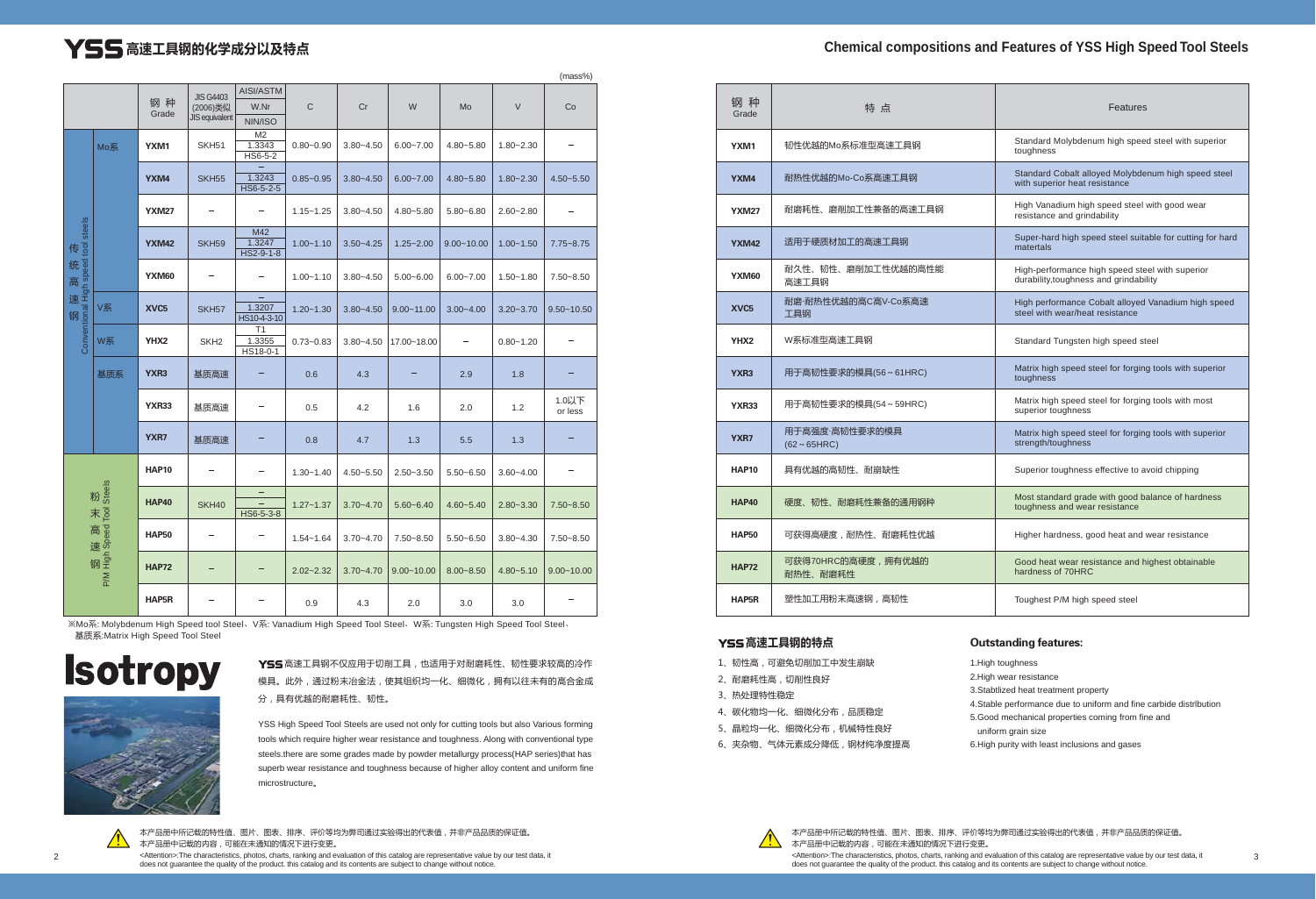本产品册中所记载的特性值、图片、图表、排序、评价等均为弊司通过实验得出的代表值,并非产品品质的保证值。 本产品册中记载的内容,可能在未通知的情况下进行变更。

<Attention>:The characteristics, photos, charts, ranking and evaluation of this catalog are representative value by our test data, it does not guarantee the quality of the product. this catalog and its contents are subject to change without notice.

本产品册中所记载的特性值、图片、图表、排序、评价等均为弊司通过实验得出的代表值,并非产品品质的保证值。 本产品册中记载的内容,可能在未通知的情况下进行变更。 <Attention>:The characteristics, photos, charts, ranking and evaluation of this catalog are representative value by our test data, it ∠Attention>:1he characteristics, photos, characteristics, photos and evaluation of this catalog and evaluation of this catalog are representative value by our test data, it<br>does not guarantee the quality of the product. t

◆抗折力 Bending strength

| 钢种<br>Grade      | 高温强度<br>Strength at elevated<br>temperature | 热处理硬度<br>Quench and treatment<br>hardness | 耐磨耗性<br>Wear resistance | 加工性<br>Machinability | 韧性<br>Toughness |
|------------------|---------------------------------------------|-------------------------------------------|-------------------------|----------------------|-----------------|
| YXM1             | A                                           | $\mathsf{C}$                              | $\mathsf C$             | $\mathbf C$          | B               |
| YXM4             | $\overline{A}$                              | $\mathsf{C}$                              | B                       | $\mathsf{C}$         | B               |
| <b>YXM27</b>     | B                                           | $\mathsf C$                               | B                       | $\mathsf C$          | B               |
| <b>YXM42</b>     | $\overline{A}$                              | B                                         | $\overline{A}$          | $\sf B$              | $\mathsf{C}$    |
| <b>YXM60</b>     | A                                           | $\sf B$                                   | A                       | $\sf B$              | $\mathsf C$     |
| XVC <sub>5</sub> | $\overline{A}$                              | $\mathsf C$                               | $\mathsf{A}$            | D                    | D               |
| YHX2             | Α                                           | $\mathsf C$                               | $\mathsf C$             | $\sf B$              | $\mathbf C$     |
| YXR3             | D                                           | D                                         | D                       | $\overline{A}$       | $\overline{A}$  |
| <b>YXR33</b>     | $\mathsf C$                                 | D                                         | D                       | A                    | A               |
| YXR7             | D                                           | $\mathsf{C}$                              | $\mathsf{C}$            | $\mathsf{C}$         | B               |
| <b>HAP10</b>     | D                                           | $\mathsf{C}$                              | Α                       | $\sf B$              | B               |
| <b>HAP40</b>     | B                                           | B                                         | $\overline{A}$          | $\mathsf{C}$         | B               |
| <b>HAP50</b>     | B                                           | B                                         | A                       | $\sf B$              | B               |
| <b>HAP72</b>     | B                                           | $\overline{A}$                            | $\overline{A}$          | D                    | D               |
| <b>HAP5R</b>     | D                                           | D                                         | $\mathsf{C}$            | B                    | $\overline{A}$  |

Excellent "A" > Ordinary "C" > Poor "E" 優A→良B→品C→可D→劣E



# **YSS** 高速工具钢的各种特性

### 各钢种特性关系图Characteristics of steels 耐磨耗性(大越式磨耗)

Wear resistance(Ogoshi method)

## 夏氏比 冲击值

Charpy impact value

# 连续切削试验

Continuous Cutting test by turning tool

## 特性比较表



耐崩缺性・耐开裂性 Toughness

| 钢种<br>Grade      | 硬度(HRC)<br><b>Hardness</b> | 相对磨耗量<br>Index of Specific abrasion volume<br>0.5<br>1.0 |
|------------------|----------------------------|----------------------------------------------------------|
| YXM1             | 65.5                       |                                                          |
| YXM4             | 65.0                       |                                                          |
| <b>YXM27</b>     | 65.0                       |                                                          |
| XVC <sub>5</sub> | 67.0                       |                                                          |
| <b>YXR33</b>     | 58.0                       |                                                          |
| YXR3             | 59.0                       |                                                          |
| YXR7             | 65.0                       |                                                          |
| <b>HAP5R</b>     | 60.7                       |                                                          |
| <b>HAP10</b>     | 64.0                       |                                                          |
| <b>HAP40</b>     | 67.2                       |                                                          |
| <b>HAP72</b>     | 70.0                       |                                                          |
| <b>SKD11</b>     | 60.5                       |                                                          |
| <b>SKD61</b>     | 55.5                       | 1.85                                                     |

试验条件Test condition 研磨砂纸: 500#砂纸 旋转数: 980rpm 距离: 1000mm Sandpaper Al2O3 Revolution Friction length 研磨方式:干式 荷重:49N(5kgf)

Grinding mode: Dry Load: 49N(5kgf)

试验条件Test condition

对象材:SCM415 摩擦距离:400m 荷重:67N(6.8kgf)

Co-friction material Friction length Load: 67N(6.8kgf) 摩擦速度:0.78m/sec Friction Speed







## 耐磨耗性(磨粒磨损)

Wear resistance(Abrasive Wear)



| 目对磨耗量<br>pecific abrasion volume<br>0.5<br>1.0 | 钢种<br>Grade      | 硬度(HRC)<br><b>Hardness</b> | 相对磨耗量<br>Index of Secific abrasion volume<br>1.0<br>2.0<br>3.0 |
|------------------------------------------------|------------------|----------------------------|----------------------------------------------------------------|
|                                                | YXM1             | 65                         | Test picecof(¢6)<br>Rotale                                     |
|                                                | YXM4             | 65                         | $\rightarrow$ Side                                             |
|                                                | XVC <sub>5</sub> | 67                         | Sardpeper                                                      |
|                                                | YXR <sub>3</sub> | 61                         |                                                                |
|                                                | <b>YXR33</b>     | 58                         |                                                                |
|                                                | <b>HAP10</b>     | 65                         |                                                                |
|                                                | <b>HAP72</b>     | 70                         |                                                                |
|                                                | <b>SKD11</b>     | 59                         |                                                                |



# **Characteristics of YSS High Speed Tool Steels**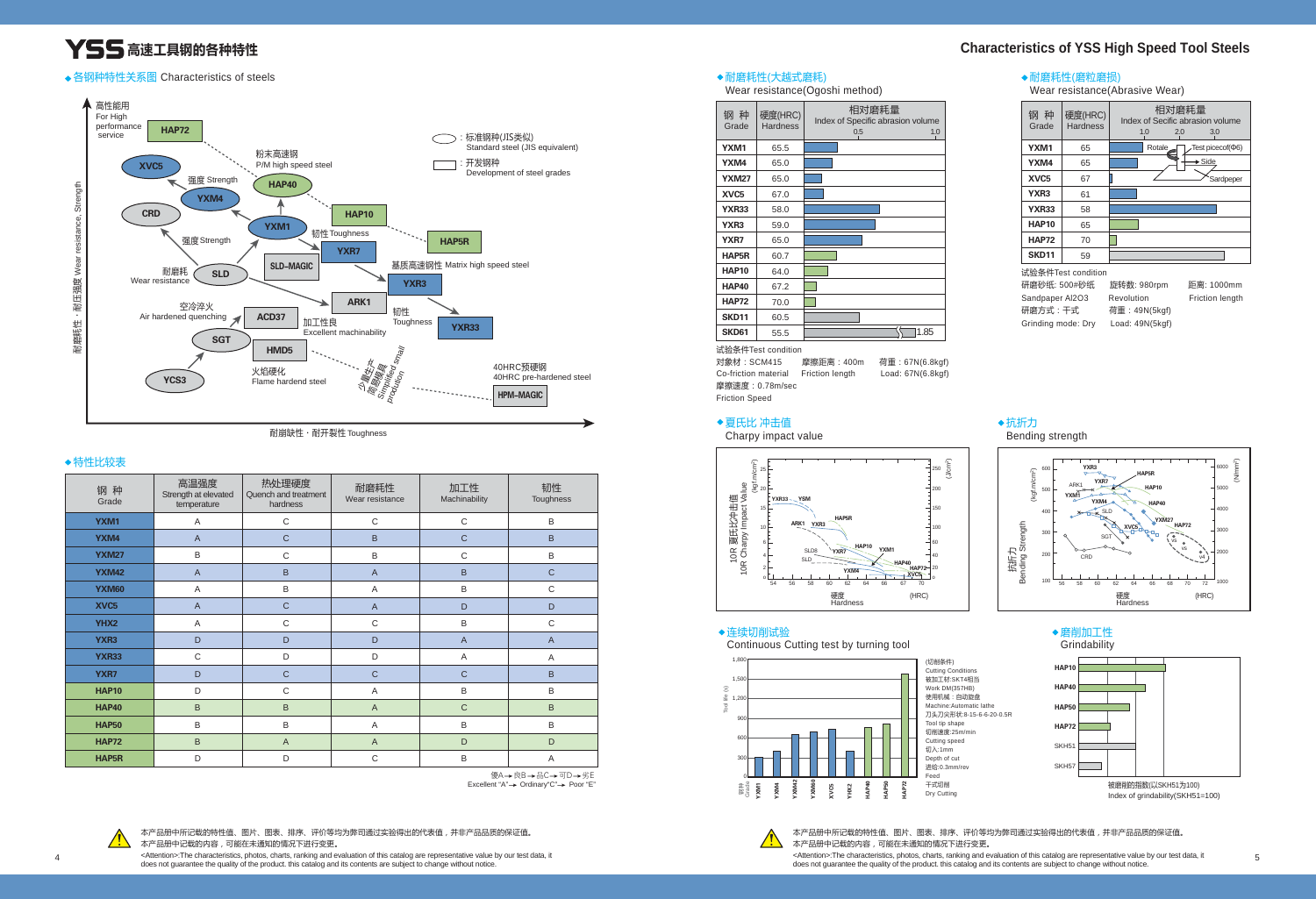# **YSS**根据用途推荐高速工具钢

◆切削工具 Cutting tools

本产品册中所记载的特性值、图片、图表、排序、评价等均为弊司通过实验得出的代表值,并非产品品质的保证值。 本产品册中记载的内容,可能在未通知的情况下进行变更。

<Attention>:The characteristics, photos, charts, ranking and evaluation of this catalog are representative value by our test data, it

( )标准使用硬度。( )Shows standard employed hardness/HRC.



| 用途          |                                  | 推荐钢种<br><b>Recommended Grade</b>                   |                                              |
|-------------|----------------------------------|----------------------------------------------------|----------------------------------------------|
| Application | 一般用<br>For general use           | 难加工材用<br>For hard material cutting                 | 高速重载加工用<br>For high speed heavy duty cutting |
| 刀头          | XVC5(65-68) HAP72(69-71)         |                                                    |                                              |
| 钻头          | YXM1(63-66)                      | YXM60、YXM42(66-68)<br>HAP50(66-68) \HAP72(68-70)   | HAP40、HAP50(66-68)                           |
| 丝锥          | YXM1(63-66)                      | YXM27(65-67) \ HAP10<br>HAP40(65-67) \HAP72(68-70) | YXM27(65-67) \HAP40(65-67)                   |
| 饺刀          | YXM1(63-66)                      | YXM4、YXM60(65-67)                                  | YXM4(64-67)                                  |
| 铣刀          | YXM1(63-66)                      | YXM42、YXM60(65-67)<br>HAP40(66-68)                 | YXM4、XVC5(65-67)<br>HAP40、HAP50(66-68)       |
| 端铣刀         | YXM1、YXM4(64-66)<br>YXM60(67-69) | YXM60(67-69)、HAP72(69-71)                          | XVC5(66-68) \HAP50(66-69)<br>HAP72(69-71)    |
| 拉刀          | YXM1(63-66) VXM4(64-67)          | YXM60(66-68) \ HAP10<br>HAP40、HAP50(66-68)         | YXM27(65-67) \ HAP10<br>HAP40、HAP50(66-68)   |
| 滚刀          | YXM4、YXM1(64-66)                 | YXM60(67-69) \HAP50(67-69)                         | HAP40、HAP50(66-68)                           |
| 齿轴切削刀       | YXM1、YXM4(63-65)                 | HAP40(65-67)                                       | HAP10、HAP40(64-66)                           |
| 剃齿刀         | YXM1(64-66)                      | YXM27(65-67)<br>YXM42、YXM60(66-68)                 |                                              |
| 齿条刀具        | YXR7 \ YXM1(63-66)               | YXM4(65-67)                                        | YXM4(65-67)                                  |
| 螺纹刀         | YXM1(62-65)                      | YXM27(65-67) \HAP10(65-67)                         | YXM4、YXM27(65-67)                            |
| 钢锯          | YXM1(63-66)                      |                                                    |                                              |
| 弓锯          | YXM1(62-65)                      | YXM42(66-68)、HAP40(66-68)                          | YXM42(66-68) HAP40(66-68)                    |
| 金属带锯        |                                  | YXM42(66-68)                                       | HAP50(66-68)                                 |
| 木工用刀具       | YXR3(58-61)<br>YXM1、YHX2(62-65)  | YXM42(66-68)                                       | YXM4(65-67)                                  |

|                                   |                                  |                                                      | 标准                                 |                                    | 推荐钢种<br><b>Recommended Grade</b> |                               |  |
|-----------------------------------|----------------------------------|------------------------------------------------------|------------------------------------|------------------------------------|----------------------------------|-------------------------------|--|
|                                   | 用途<br>Application                |                                                      | 使用硬度<br>Required<br>hardness range | 一般用                                | 大量用<br>For mass production use   |                               |  |
|                                   |                                  |                                                      | (HRC)                              | For general use                    | 耐磨耗用<br>For general resistance   | 耐冲击用<br>For impact resistance |  |
| 冷作<br>冲压模具<br><b>Blanking die</b> |                                  | 落料模(小物品,连续模)                                         | $58 - 62$                          | SLD, SLD-MAGIC, ARK1               | HAP10, HAP40                     | YXM1、YXR7、HAP5R               |  |
| Die for<br>cold perss             | 落料模<br>(板金)                      | 一般薄物用<br>Sheet use                                   | $55 - 60$                          | 火焰硬化钢 HMD5<br>Flame hardened steel | SLD, SLD-MAGIC                   | ARK1                          |  |
|                                   | <b>Blanking</b><br>die           | 一般厚物用高强力钢<br>Heavy plate, high-tensile<br>steel      | $58 - 62$                          | SLD, SLD-MAGIC, ARK1               | HAP10, HAP40                     | YXM1、YXR7、HAP5R               |  |
|                                   | 弯曲·<br>拉伸模                       | 一般薄物用<br>Sheet use                                   | $58 - 62$                          | <b>SLD</b>                         | <b>SLD-MAGIC</b>                 | ARK1                          |  |
|                                   | <b>Bender</b><br>swaging<br>dies | 一般厚物用高强力钢<br>Heavy plate, high-tensile<br>steel      | $58 - 62$                          | SLD, SLD-MAGIC                     | XVC <sub>5</sub>                 | YXM1                          |  |
| 冷作<br>锻造模具                        | 锻造模<br>Cold                      | 公模<br><b>Male Die</b>                                | $58 - 63$                          | <b>SLD</b> , SLD-MAGIC             | YXM1、HAP40                       | YXR7 YXR3 HAP10               |  |
| Cold<br>working<br>dies           | working<br>dies                  | 母模<br><b>Female Die</b>                              | $55 - 60$                          | SLD, SLD-MAGIC, ARK1               | YXM1、HAP10                       | YXR3, YXR7, HAP5R             |  |
|                                   | 冷墩模<br>Cold                      | 公模<br><b>Male Die</b>                                | $58 - 62$                          | <b>SLD</b> , SLD-MAGIC             | HAP40                            | YXM1 . YXR7 . YXR3            |  |
|                                   | heading<br>die                   | 母模<br><b>Female Die</b>                              | $55 - 60$                          | <b>YSM</b>                         | SLD, SLD-MAGIC                   | YXM1 YXR7 YXR3                |  |
| 搓丝模具<br>Thread rolling dies       |                                  |                                                      | $58 - 64$                          | <b>SLD</b> , SLD-MAGIC             | YXR7、YXM1、SLD10                  |                               |  |
| 轧辊<br><b>Rolls</b>                | 冷轧辊<br>Cold rolling mill rolls   |                                                      | 80HS以上                             | SLD, SLD-MAGIC                     | YXM1、HAP50、HAP40                 |                               |  |
| 其他<br>Other                       | 精整模<br><b>Trimina</b>            | 薄物用(3mm以下)<br>Thin material(under 3mm)               | $55 - 60$                          | SLD, SLD-MAGIC, ARK1               | YXM1、HAP40                       | YXR3 YXR7                     |  |
|                                   | dies                             | 厚物用(3mm以上)<br>Thick material(3mm or over)            | $50 - 55$                          | DAC <sub></sub> DM                 |                                  |                               |  |
| 拉丝模<br>Drawing dies               |                                  |                                                      | $57 - 62$                          | YXM1、CRD                           | XVC <sub>5</sub>                 |                               |  |
| 压印模<br>Cold hobbing dies          |                                  | 55~60                                                | SLD, SLD-MAGIC                     | YXM1                               |                                  |                               |  |
| 机械刀具<br>Machine<br>cutlery        | 剪切模具<br>Shearing<br>blades       | 薄板用(3mm以下)<br>Thin material plate<br>(under 3mm)     | $55 - 60$                          | SLD, SLD-MAGIC, ARK1               | YXM1、YXR7                        | YXR3                          |  |
|                                   | (Straight<br>blades)             | 中板用(3~9mm)<br>Medium material plate<br>(3mm to 9mm)  | $53 - 58$                          | SLD, SLD-MAGIC, ARK1               |                                  | YXR33                         |  |
|                                   |                                  | 厚板用(10mm以上)<br>Heavy material plate<br>(3mm or over) | $48 - 53$                          | <b>DM</b>                          |                                  |                               |  |
| 圆盘式纵剪切机<br>Rotary shear, slitters |                                  |                                                      | 54~60                              | SLD, SLD-MAGIC, ARK1               | YXM1、HAP40                       |                               |  |



本产品册中所记载的特性值、图片、图表、排序、评价等均为弊司通过实验得出的代表值,并非产品品质的保证值。 本产品册中记载的内容,可能在未通知的情况下进行变更。 <Attention>:The characteristics, photos, charts, ranking and evaluation of this catalog are representative value by our test data, it  $\beta$   $\gamma$   $\gamma$  antention the characteristics, photos, characteristics, photos, characteristics, photos, characteristics, provides in the characteristics, photos, characteristics, photos, characteristics, provided and the

( )标准使用硬度。( )Shows standard employed hardness/HRC.

### 冷作加工工具用Cold working tools

# **Recommended grade by application of YSS High Speed Tool Steels**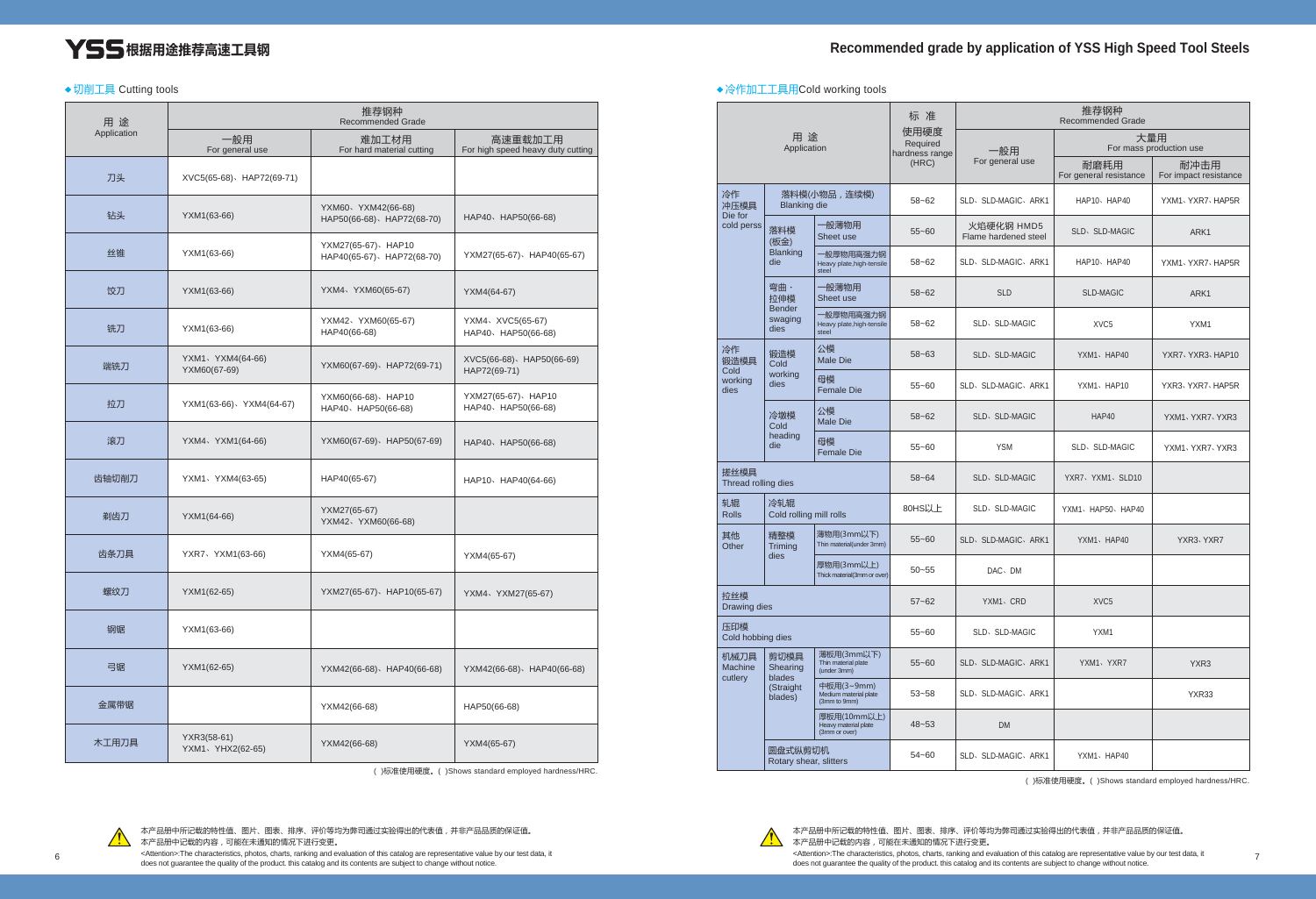本产品册中所记载的特性值、图片、图表、排序、评价等均为弊司通过实验得出的代表值,并非产品品质的保证值。 本产品册中记载的内容,可能在未通知的情况下进行变更。 Attention>:The characteristics, photos, charts, ranking and evaluation of this catalog are representative value by our test data, it 
step exacteristics, photos, charts, ranking and evaluation of this catalog are represent does not guarantee the quality of the product. this catalog and its contents are subject to change without notice.

# **Int conditions of YSS High Speed Tool Steels**

本产品册中所记载的特性值、图片、图表、排序、评价等均为弊司通过实验得出的代表值,并非产品品质的保证值。 本产品册中记载的内容,可能在未通知的情况下进行变更。

<Attention>:The characteristics, photos, charts, ranking and evaluation of this catalog are representative value by our test data, it does not guarantee the quality of the product. this catalog and its contents are subject to change without notice.

- 1、原材料已实施球状化退火,无须再进行球状化退火。
- 2、重新锻造使用时,锻造后请实施球状化退火。
- 3、为去除冷加工(冷拉、冷轧及其他)或切削加工产生的 应力,减轻软化或后续热处理变形而实施去应力退火。

## (1)重视高温强度的情况

(2)重视韧性的情况

Romarks (1) Tools required for High strength at elevated temperature

(2) Tools required for Higher toughness



### 退火

# **YSS 高速工具钢的标准热处理条件**

| <b>Standard heat treatmer</b> |  |  |  |
|-------------------------------|--|--|--|
|-------------------------------|--|--|--|

| 钢种<br>Grade                         |                  |                            | 硬度<br><b>Hardness</b>                                |                           |                         |                                    |
|-------------------------------------|------------------|----------------------------|------------------------------------------------------|---------------------------|-------------------------|------------------------------------|
|                                     |                  | 退火<br>Annealing            | 淬火<br>Quenching                                      | 回火<br>Tempering           | 出货硬度(HBW)<br>Annealed   | 淬火回火(HRC)<br>Quenched and tempered |
|                                     | YXM1             | 800~880 徐冷<br>Slow cooling | (1)1.220~1.240 油(热浴)<br>(2)1.200~1.220 Oil(Hot bath) | 550~570 空冷<br>Air cooling | 255 以下<br>Max           | 63 以上<br>Min                       |
|                                     | YXM4             | 800~880 徐冷<br>Slow cooling | (1)1.230~1.250 油(热浴)<br>(2)1.210~1.230 Oil(Hot bath) | 560~580 空冷<br>Air cooling | 277 以下<br><b>Max</b>    | 64 以上<br><b>Min</b>                |
|                                     | <b>YXM27</b>     | 800~880 徐冷<br>Slow cooling | 1.180~1.210 油(热浴)<br>Oil(Hot bath)                   | 550~580 空冷<br>Air cooling | 255 以下<br>Max           | 以上<br>64<br>Min                    |
|                                     | <b>YXM42</b>     | 820~880 徐冷<br>Slow cooling | (1)1.190~1.210 油(热浴)<br>(2)1.170~1.190 Oil(Hot bath) | 520~590 空冷<br>Air cooling | 285 以下<br><b>Max</b>    | 以上<br>66<br><b>Min</b>             |
| - 传统高速钢 - \$PeaS up in reuniversity | YXM60            | 820~880 徐冷<br>Slow cooling | (1)1.190~1.210 油(热浴)<br>(2)1.170~1.190 Oil(Hot bath) | 560~590 空冷<br>Air cooling | 285 以下<br>Max           | 66 以上<br>Min                       |
|                                     | XVC <sub>5</sub> | 820~880 徐冷<br>Slow cooling | (1)1.230~1.250 油(热浴)<br>(2)1.210~1.230 Oil(Hot bath) | 550~580 空冷<br>Air cooling | 285 以下<br><b>Max</b>    | 以上<br>64<br><b>Min</b>             |
|                                     | YHX <sub>2</sub> | 820~880 徐冷<br>Slow cooling | (1)1.270~1.290 油(热浴)<br>(2)1.250~1.270 Oil(Hot bath) | 560~580 空冷<br>Air cooling | 248 以下<br>Max           | 62 以上<br>Min                       |
|                                     | YXR <sub>3</sub> | 800~880 徐冷<br>Slow cooling | (1)1.150~1.170 油(热浴)<br>(2)1.130~1.150 Oil(Hot bath) | 560~590 空冷<br>Air cooling | 241<br>以下<br><b>Max</b> | 以上<br>57<br><b>Min</b>             |
|                                     | <b>YXR33</b>     | 800~880 徐冷<br>Slow cooling | 1.080~1.140 油(热浴)<br>Oil(Hot bath)                   | 550~600 空冷<br>Air cooling | 241 以下<br>Max           | 56 以上<br>Min                       |
|                                     | <b>YXR7</b>      | 800~880 徐冷<br>Slow cooling | (1)1.160~1.180 油(热浴)<br>(2)1.130~1.150 Oil(Hot bath) | 540~580 空冷<br>Air cooling | 241 以下<br>Max           | 62 以上<br>Min                       |
| 粉末高速钢<br>sees looL peedS upH Wd     | <b>HAP10</b>     | 820~880 徐冷<br>Slow cooling | (1)1.170~1.190 油(热浴)<br>(2)1.050~1.170 Oil(Hot bath) | 550~580 空冷<br>Air cooling | 269 以下<br>Max           | $(1)$ 65~66<br>$(2)$ 58~65         |
|                                     | <b>HAP40</b>     | 820~880 徐冷<br>Slow cooling | (1)1.180~1.210 油(热浴)<br>(2)1.120~1.190 Oil(Hot bath) | 560~580 空冷<br>Air cooling | 277 以下<br>Max           | $(1) 66 - 68$<br>$(2) 64 - 66$     |
|                                     | <b>HAP50</b>     | 820~880 徐冷<br>Slow cooling | (1)1.200~1.220 油(热浴)<br>(2)1.180~1.200 Oil(Hot bath) | 560~580 空冷<br>Air cooling | 293 以下<br>Max           | $(1) 67 - 69$<br>$(2) 66 - 67$     |
|                                     | <b>HAP72</b>     | 820~880 徐冷<br>Slow cooling | 1.180~1.210 油(热浴)<br>Oil(Hot bath)                   | 560~580 空冷<br>Air cooling | 352 以下<br>Max           | $68 - 70$                          |
|                                     | <b>HAP5R</b>     | 820~880 徐冷<br>Slow cooling | 1.120~1.160 油(热浴)<br>Oil(Hot bath)                   | 530~580 空冷<br>Air cooling | 269 以下<br>Max           | $58 - 62$                          |

#### Annealing

- 1.All material is delivered as spheroidized annealed condition.
- 2.When used after reforging, spheroidized annealing is to be done before hardening.
- 3.Stress relief annealing is to be done in order to remove stress occured by cold working such as cold drawing, cold rolling or cutting and machining.
- Heating temperature : 650~750˚C (to aim higher temperature when softening required)
- Holding time :1h/25mm thickness

壁厚50mm以下,形状简单,设备上有限制的情况

#### 淬火加热保温时间

#### Holding time of austenitizing

Preheating time 1st stage: 30 minutes for every 25 mm of the tool at 500-550°C 2nd stage:(Ta x 2) at 850°C 3nd stage:(Ta x 2) at 1,050°C

采用850~900℃×淬火加热保温时间×2

小物品也有省略第一段预热的情况

Preheating is (Ta x 2) at 900°C for small thickness (50 mm max.) and simple shape tools, and wherever facilities are limited. The first stage can be omitted for small tools.

预热时间 第一段 500~550℃ 壁厚每25mm /30分

第二段 850℃淬火加热保温时间×2

第三段 1050℃淬火加热保温时间×2



#### ◆ 淬火加热保温时间 Holding time at austenitizing temperature (Ta)

盐浴炉的保温时间=侵泡时间

(Remarks) Holding time in salt bath = dipping time

#### ◆ 回火保温时间 Holding time at tempering temperature (Tt)

回火次数:为提高韧性,至少需进行2次回火;含Co的高速工具钢至少需3次回火。 (Remarks) Tempering is needed more than 2 times for grades contain no cobalt and needed more than 3 times for grades cobalt alloyed in order to make it tough enough.



| 加热炉<br><b>Heating furface</b> | 壁厚(mm)<br><b>Thickness</b><br>时间Time        | 5   | 10         | 20         | 30         | 40         | 50         | 60           | 70  | 80           | 90   |
|-------------------------------|---------------------------------------------|-----|------------|------------|------------|------------|------------|--------------|-----|--------------|------|
| 盐浴炉<br>Salt bath              | 保温时间(秒)<br>Holding time (sec)               | 60  | 90         | 160        | 240        | 280        | 350        | 390          | 420 | 440          | 495  |
|                               | 倍数<br>Magnification(Holding time/Thickness) | x12 | $\times 9$ | $\times 8$ | $\times 8$ | $\times 7$ | $\times 7$ | $\times 6.2$ | ×6  | $\times$ 5.5 | x5.5 |

| 壁厚(mm)<br><b>Thickness</b>              | $\leq$ 25 | 26-35 | 36-64 | 65-84 | 85-124 | 125-174 | 175-249 | 250-349 | 350-499 |
|-----------------------------------------|-----------|-------|-------|-------|--------|---------|---------|---------|---------|
| 回火保温时间<br>Tempering holding time (hour) |           | l .5  | c     |       |        |         |         |         |         |